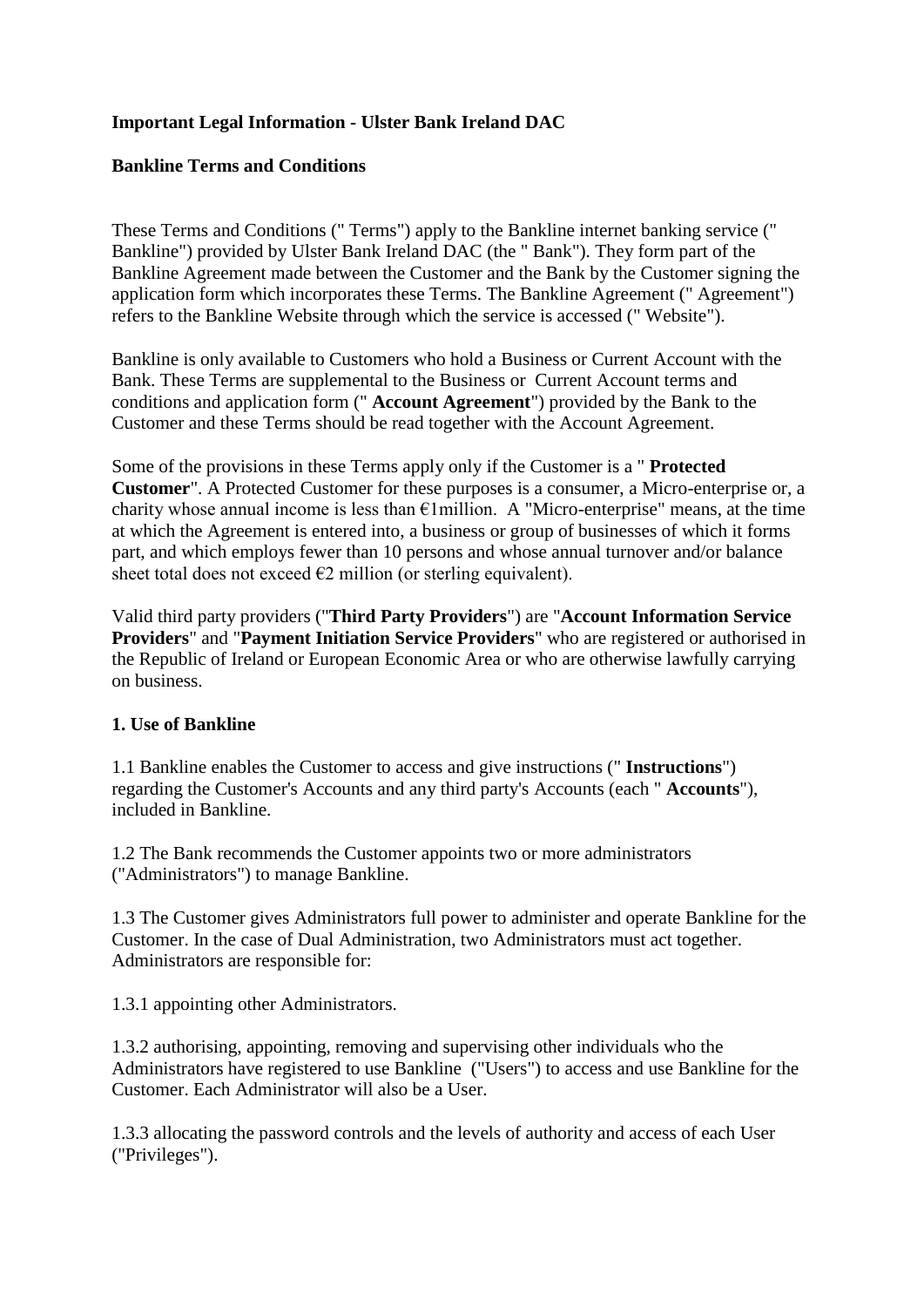1.4 The Privileges and password controls are in place of any other bank account mandate or authority held by the Bank for the operation of the Accounts.

1.5 The Bank will send to the Administrators any security devices ("Security Devices") including Smartcards and readers and information relating to Users and Bankline. The Bank will send any PINs and passwords direct to the Users.

1.6 The Customer, Administrators and authorised Users can also give instructions through Third Party Providers such as account aggregators. The Customer, Administrators and authorised Users should take care to select valid Third Party Providers which they trust. The Customer acknowledges that any Administrator or authorised User can give instructions through valid Third Party Providers.

1.7 Administrators and authorised Users can also give instructions through valid Third Party Providers on behalf of other Bank customers (the "Other Customer") who have authorised the Customer under a separate mandate to the Bank, to enable the Customer to operate that Other Customer's account via Bankline.

1.8 The Bank may suspend or withdraw all or any part of Bankline to carry out maintenance work.

1.9 The Bank may suspend the Customer's use of Bankline for security reasons, or where the Bank suspects unauthorised or fraudulent use of Bankline. Unless there is a security or other legal reason not to, the Bank will notify the Customer either before it takes any action, or immediately after, and give the reasons for doing so.

1.10 The Bank does not guarantee the availability of Bankline and accepts no liability arising from non-availability. Where possible, the Bank will notify the Customer in advance of any suspension or withdrawal of Bankline.

1.11 The Bank may suspend or cancel an Administrator's or User's use of Bankline. Unless there is a legal or security reason not to, the Bank will inform the Customer in advance and give the Bank's reasons for doing so. In other cases, the Bank will notify the Customer immediately after.

1.12 The Bank will give notice of the availability of Bankline, any changes to the Terms, or of other matters, on the Website via the "Bank Messages" facility.

1.13 These Terms are in addition to the terms applicable to the Accounts themselves.

### **2. Customer Obligations**

This section refers to Customer " **Security Details**". Your Customer Security Details are 1. your Customer identification number 2. User identification code 3. log-in PIN 4. log-in Password 5. Smartcard PIN 6. Smartcard and 7. Challenge Response code from the Smartcard reader.

2.1 The Customer will, and will ensure that Administrators and Users: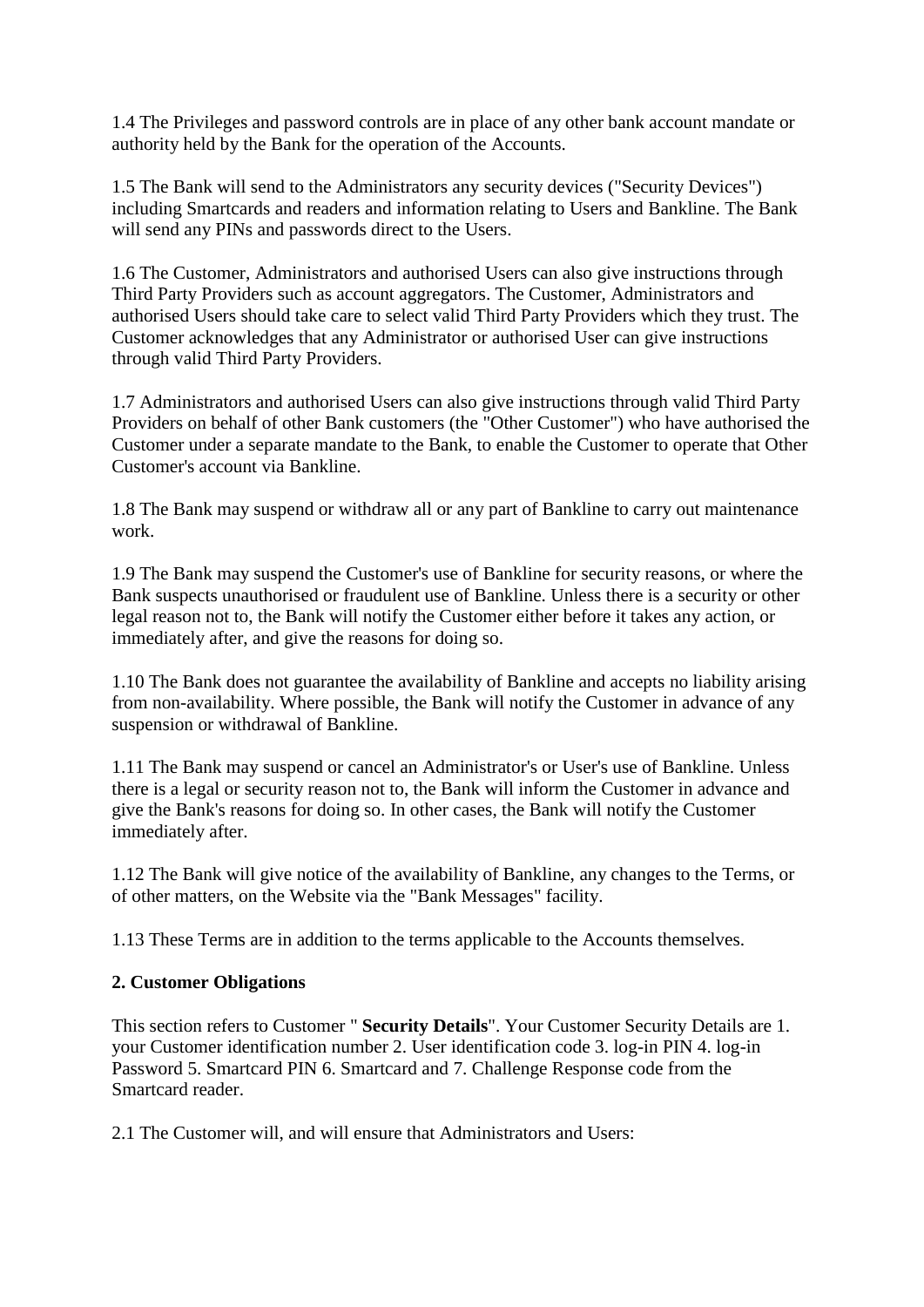2.1.1 control and monitor the use of Bankline to prevent unauthorised or erroneous Instructions and to minimise the risk of fraud.

2.1.2 comply with the rules, procedures and security measures and operate the Security Devices, as required by the Bank on the Website and in Bankline material.

2.1.3 prevent the Security Details and Security Devices from becoming known to or accessible by any unauthorised person.

2.1.4 keep secret the PIN, password and other Security Details; and keep confidential the operation and details of Bankline, even after termination of the Bankline Agreement.

2.1.5 back up the Customer's data in case of any failure, suspension or withdrawal of Bankline.

2.1.6 use a separate email address for each individual User and Administrator.

2.1.7 use equipment and systems suitable for Bankline as specified by the Bank.

2.1.8 maintain the Customer's own up-to-date hardware and software and take appropriate measures to prevent contamination by viruses or similar threats in accordance with good practice.

2.2 Only authorised Users may use the Security Details registered to them and may not transfer them to any other person (including any other registered User) and must not allow anyone else to use their Smartcard.

·

# · **3. Instructions**

3.1 Instructions given to the Bank through Bankline are treated as the Customer's consent to make a payment. If the Customer wants to cancel a payment it will notify the Bank via the Website or as directed by the Website. Instructions received by the Bank for a same day payment may not be cancelled.

3.2 Receipt of Instructions by the Bank is not guaranteed by the use of Bankline.

3.3 The Bank may request additional authorisation or details for any Instruction.

3.4 The Bank will act on an Instruction during the hours of operation on a day on which banks in Ireland are generally open for business, other than weekends and local bank holidays (" **Business Day**") and in accordance with the cut off times advised by the Bank on the Website or in any Bankline material. The Customer may, in some situations, use Bankline to give the Bank an instruction to make a euro payment within Ireland outside of normal business hours. Where these instructions can be accepted, the payee's bank will be credited with these funds on the same day.

3.5 The Customer must ensure all Instructions contain the correct account numbers or International Bank Account Number (" **IBAN**") as required by the Bank. The omission of a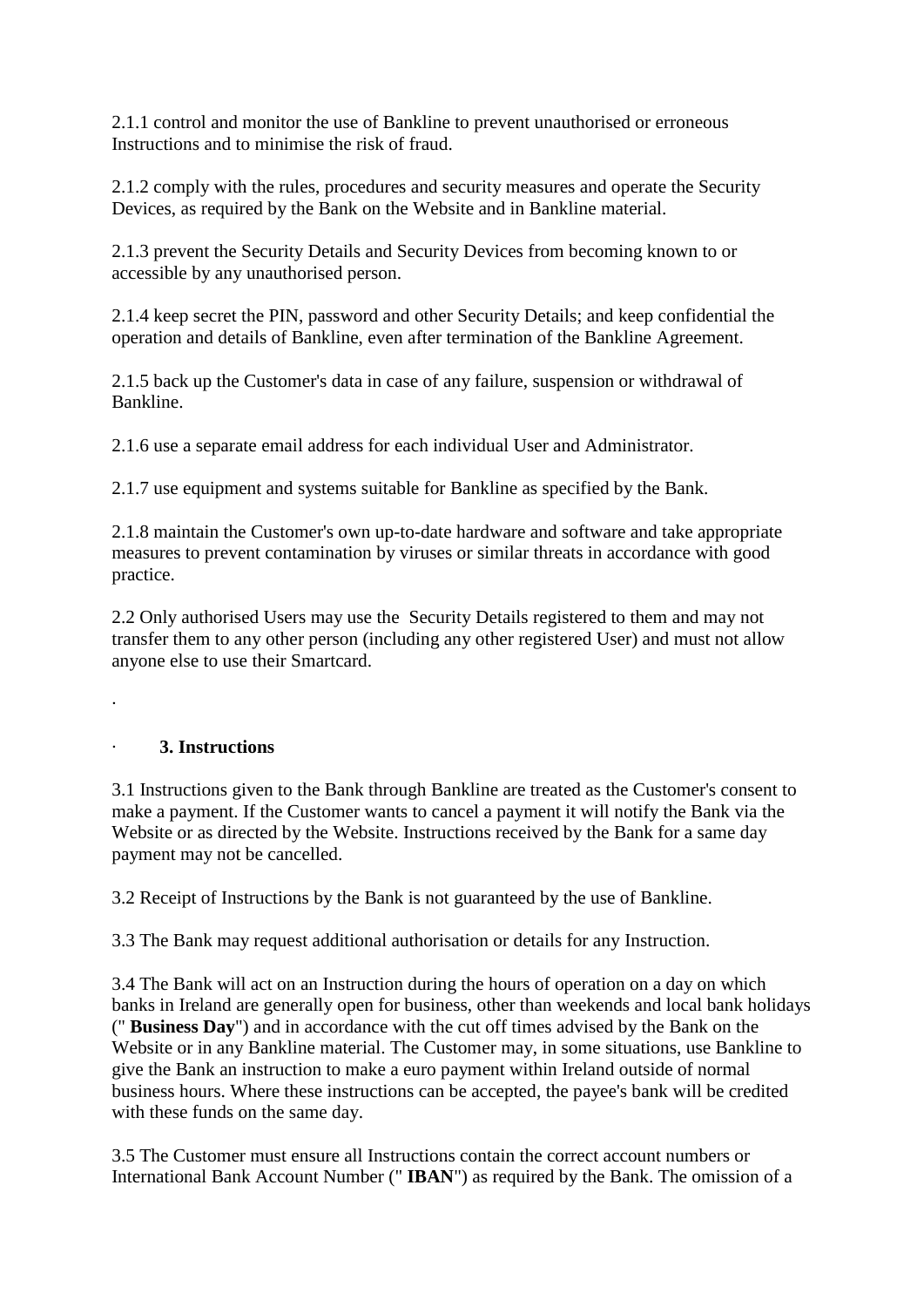required number or IBAN, or inclusion of an incorrect number or IBAN, may result in delay or loss and the Bank is entitled to charge for the recovery of funds where the required number or IBAN is omitted or an incorrect number or IBAN is contained in the Instruction. The Bank is not responsible for checking the beneficiary name or other account details. The Bank will not be liable for acting on an Instruction if it is ambiguous, incomplete or inaccurate. If the Bank refuses to make a payment, unless there is a security or other legal reason not to, the Bank will notify the Customer on the Website or through the Customer's Relationship Manager and, if possible, give the Bank's reasons for doing so.

3.6 Any confirmation that a payment should reach the beneficiary's bank by a certain date is no guarantee that the funds will be available to the beneficiary by that date.

3.7 If the Customer provides Instructions to the Bank or requests services in relation to any account held with another bank (including any other NatWest Group Member) (an "**External Bank**") for use within Bankline, the Bank will not be liable to the Customer for any loss (including loss of profit), damage, delay or failure to perform caused by the acts or omissions of any such External Bank. Where Bankline delivers to the Customer any information supplied to the Bank by an External Bank, the Bank makes no warranty as to the accuracy or sufficiency of the information provided by that External Bank.

3.8 The Customer shall ensure that all External Bank authorisations are in place before using or accessing any account held with any External Bank. The Customer will need to liaise directly with the relevant External Bank for that purpose.

3.9 The Bank shall not be responsible for ensuring any pro forma documentation or other materials are supplied by the Bank relating to an External Bank or if supplied, are accurate, sufficient or fit for such purpose. The Bank may, but shall not be obliged to, notify the Customer from time to time of any changes in any External Bank authorisations or requirements of such External Banks of which it becomes aware.

3.10 The Customer shall ensure that all appropriate consents, approvals or authorisations are in place from any entity whose accounts the Customer wishes to include on the Bankline service or access, view or issue Instructions on prior to and at all times during any such access or use.

### **4. Security**

4.1 Reduced security risks for Bankline are achieved through the use of browser based encryption and various security measures described in Bankline material and on the Website. The Bank will use all reasonable endeavours to keep Bankline secure.

4.2 The Bank will monitor computer security threats and take appropriate action, exercising the care reasonably expected of a bank providing similar services.

4.3 The Customer will tell the Bank immediately if the Customer:

4.3.1 suspects or believes that:

Any Security Device or Security Details are lost, misused or stolen.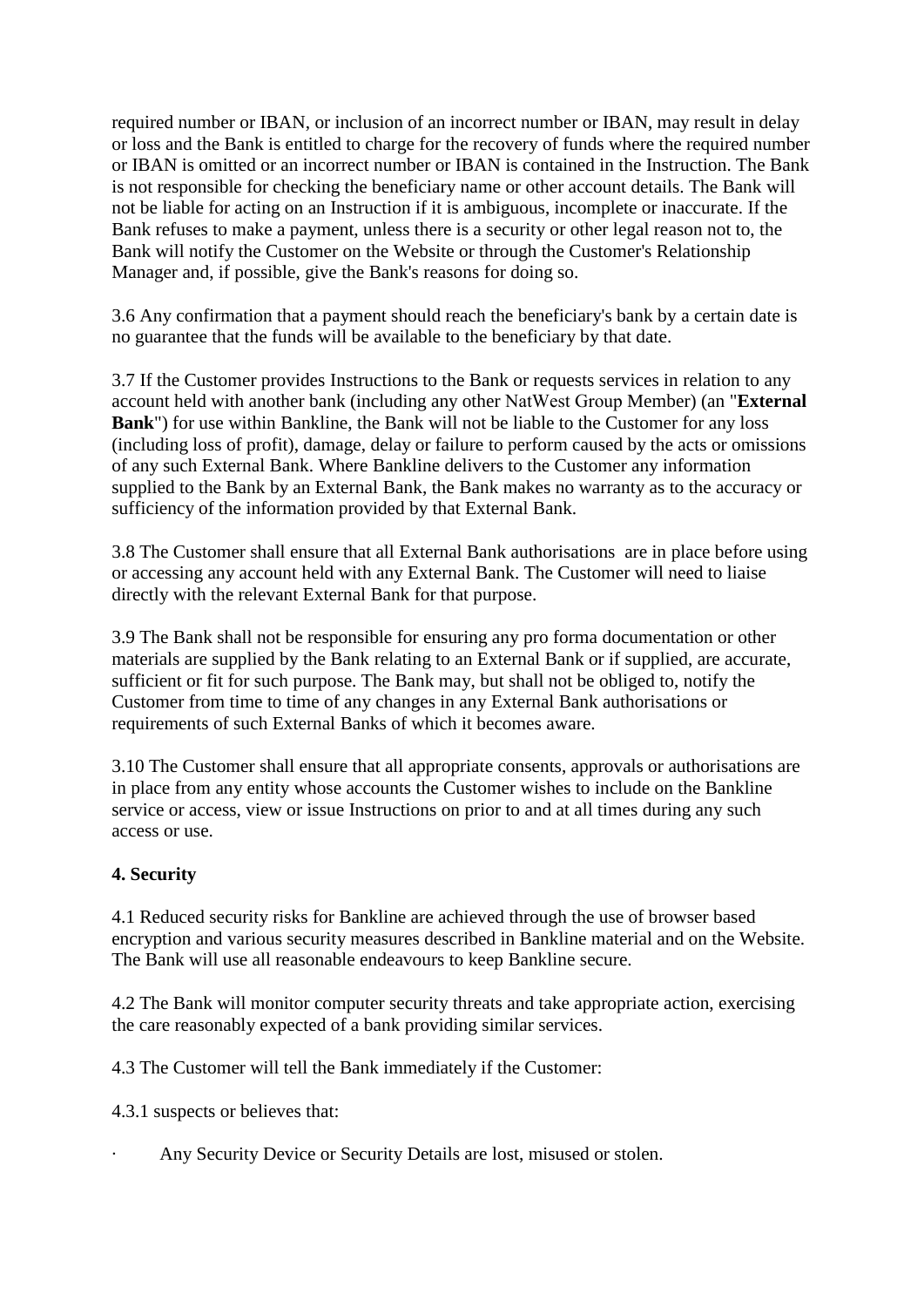· Any Security Details may be known to a person other than an Administrator or relevant User.

- · There has been any unauthorised use of Bankline.
- · Bankline security measures may no longer be adequate.

4.3.2 wishes to change an Administrator.

4.3.3 knows or suspects there has been a failure or delay in the Bank receiving any Instruction or knows or suspects a programming or transmission error, defect or corruption in any Instruction. The Customer will assist the Bank to remedy the problem.

4.3.4 discovers that any information on the Website is incorrect.

4.4 If the Customer tells the Bank that there has been a breach of security, the Bank will promptly cancel the security measures and any Security Devices as necessary.

4.5 If information accessed or received through Bankline is not intended for the Customer, the Customer will:

4.5.1 immediately notify the Bank.

4.5.2 not access the information further and immediately delete it.

4.5.3 keep the information confidential.

## **5. Intellectual Property**

5.1 Bankline, the Website, all software owned or licensed by the Bank and Bankline material are the property of the Bank and its suppliers and are protected by copyright and other intellectual property rights. The Bank grants the Customer a non-transferable licence to use Bankline for the duration of the Agreement.

5.2 The Customer will use the equipment and materials supplied by the Bank solely for the purposes of operating Bankline.

### **6. Confidentiality**

6.1 The Bank will take reasonable care to maintain the confidentiality of information relating to the Customer. The Customer authorises the Bank to provide third parties with information the Bank believes is necessary, where it engages a third party ("Third Party Supplier") in connection with Bankline, or to carry out an Instruction.

6.2 To carry out an Instruction, the Bank may be required to transfer personal information to third parties. This may mean personal information is transferred to countries which do not provide the same level of protection for personal information as the Ireland. By giving an Instruction, the Customer agrees to this and confirms the Customer is authorised to instruct the Bank to transfer personal information relating to others. Information transferred to third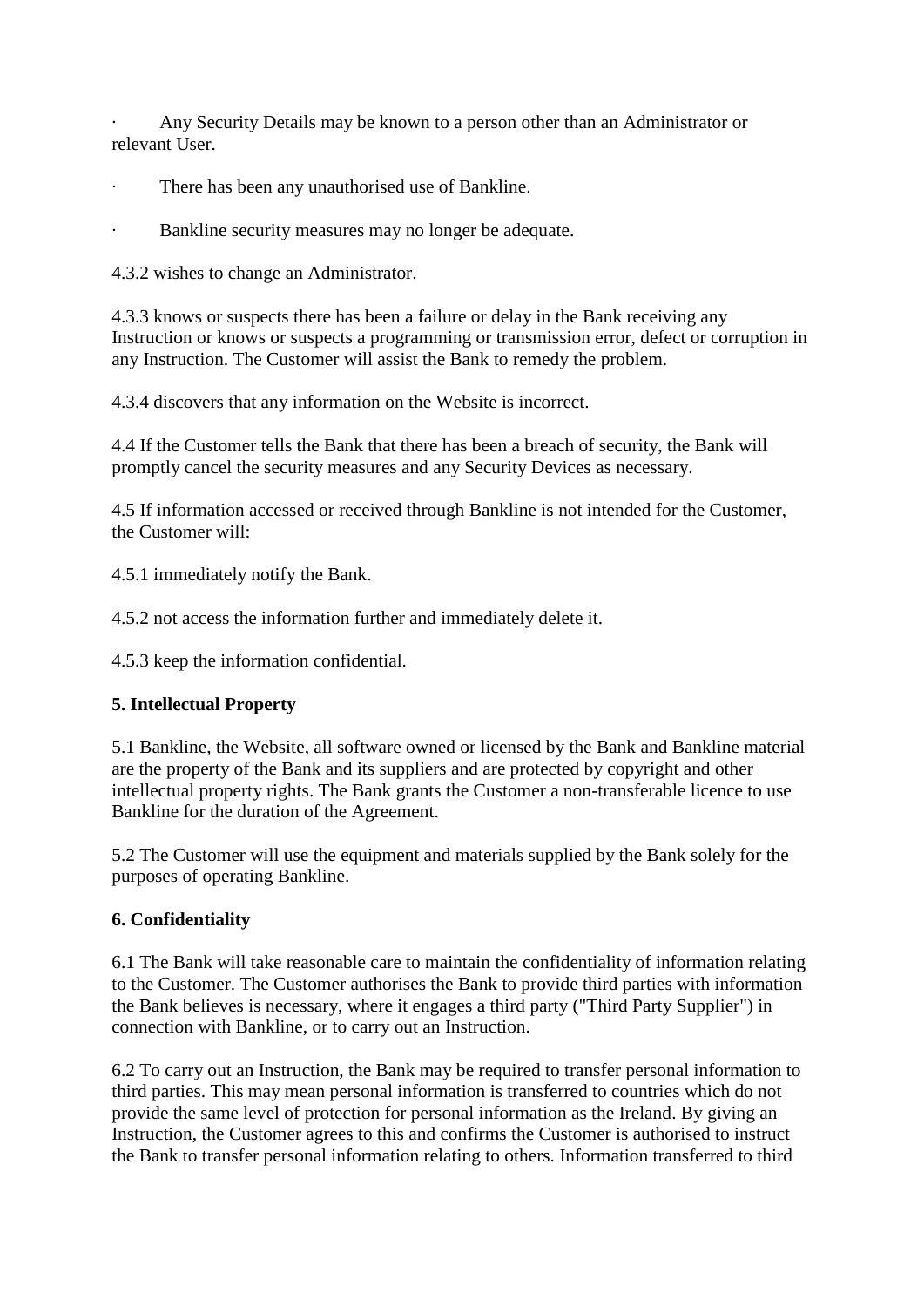parties may subsequently be accessed and used by law enforcement agencies and other authorities to prevent and detect crime and comply with legal obligations.

## **7. EXCLUSIONS, LIABILITY AND REIMBURSEMENT**

7.1 The Bank shall have no liability for, and may delay or refuse to process or proceed with processing any payment if (i) in its reasonable opinion it is prudent to do so in the interests of crime prevention or compliance with laws including sanctions laws or regulations, or (ii) such delay or refusal is a consequence of checks carried out as part of the proper operation of the Bank's payment processing systems.

7.2 The Bank is not liable for any loss arising from a cause beyond the Bank's control or arising from any delay or failure to carry out an instruction, unless caused by the Bank's negligence or wilful default.

7.3 The Bank is not liable for any indirect or consequential loss.

7.3.1 The Bank is not liable for loss or corruption of data, injury to reputation, business interruption, loss of revenue, goodwill, opportunity or anticipated savings.

7.4 The Bank does not guarantee that the software used in provision of the service is error free and is not liable for any disruptions to Bankline.

7.5 The Bank is not liable for any:

7.5.1 errors, failures or costs arising from any malfunction of the Customer's equipment or provision of services from the Customer's Internet Service Provider.

7.5.2 security-related information or advice provided by the Bank.

7.6 This clause is subject to 7.12 and 7.13 below. The Bank is responsible for executing payments sent from and received to the Account correctly. If a payment is unauthorised the Bank will refund the payment immediately. If the Bank incorrectly executes a payment, it will refund the payment, interest and charges and/or pay any interest which the Customer should have received as soon as reasonably practicable. In the case of a Protected Customer the correction will be made immediately.

7.7 If the Customer is not a Protected Customer, the Bank's records as to the authentication, evidence, consent received from a Customer and technical operability will, in the absence of obvious error, be conclusive evidence.

7.8 The Customer will be entitled to a refund in respect of an unauthorised or incorrectly executed payment only if the Customer notifies the Bank in writing without undue delay and no later than 13 months after the payment was debited. Where the Customer authorised a payment initiated by or through a payee (such as a direct debit), the following conditions must also be satisfied:

7.8.1 the authorisation did not specify the exact payment amount;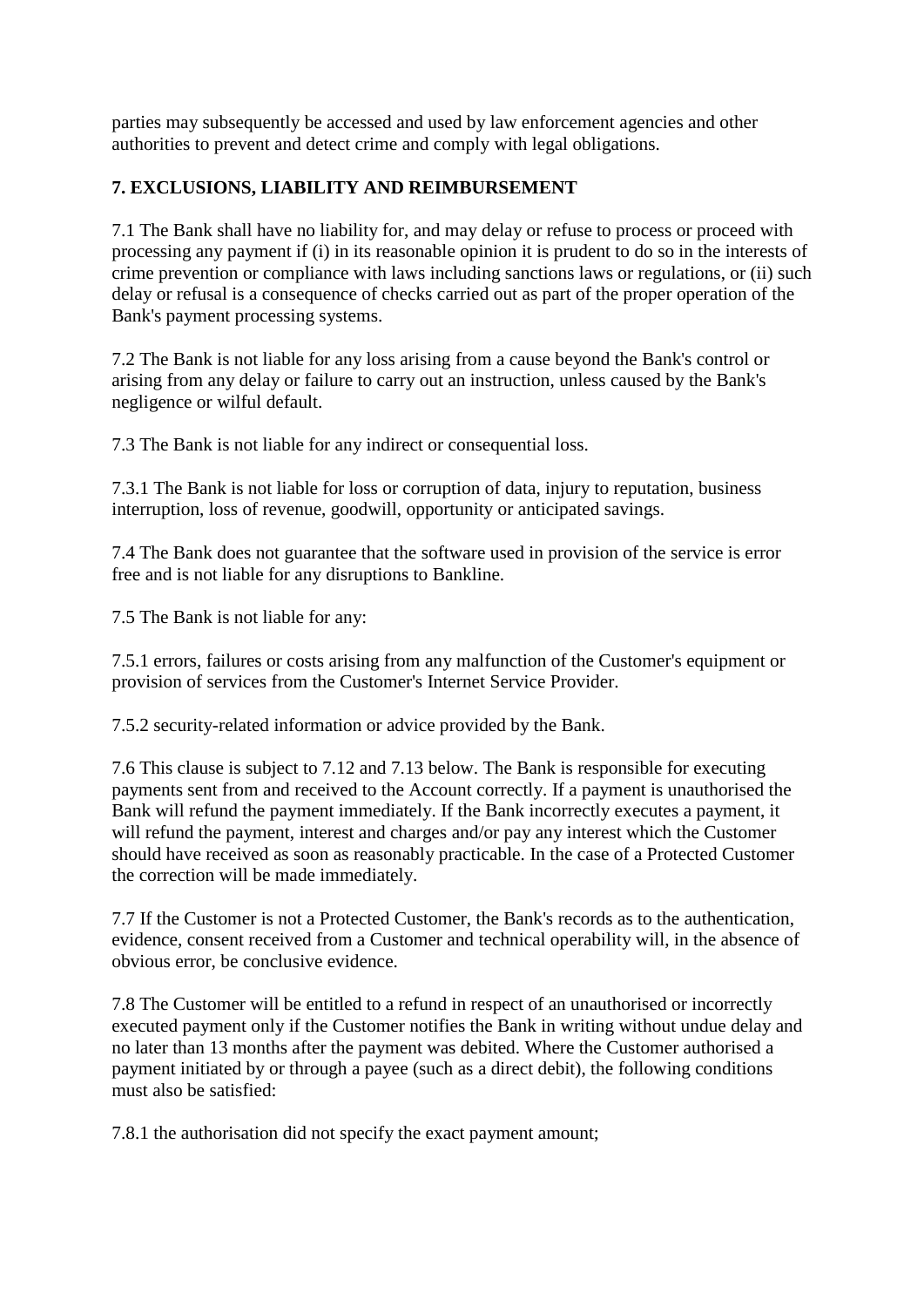7.8.2 the amount debited exceeded the amount the Customer had reasonably expected would be taken; and

7.8.3 the request for a refund is made within 8 weeks from the date the payment is debited from the Customer's Account.If the payment is in sterling or euro and by direct debit, the Customer may have further rights under the Ireland and Single Euro Payments Area ("SEPA") Direct Debit Schemes.

7. 9 The Customer must comply with any security measures required by the Bank and take all other reasonable steps to prevent their Security Details or Security Device from becoming known to or accessible by any unauthorised person.

7.10 The Customer is not liable for any losses from the use of Security Details or Security Devices arising before they come into the possession of the Customer or after the Customer has notified the Bank that they have been lost or stolen.

### **Important Notice**

7.12 This clause 7.12 applies to Customers which are not Protected Customers. To the extent permitted by the Payment Services Regulations 2018

The Customer is liable for all unauthorised payments arising:

7.12.1 if the Customer has acted fraudulently; or

7.12.2 if the Customer fails to notify the Bank without undue delay of: (a) the loss or theft of their Security Details or Security Device and/or (b) of their Security Details becoming known to an unauthorised person; or

7.12.3 where the Customer has failed to follow the security measures required by the Bank or failed to take all reasonable steps to keep its Security Details safe and in accordance with the Bank's security requirements; or

7.12.4 where the Customer has not taken all reasonable steps to comply with the anti-virus terms of use in clause 2.1.8 above; or

7.13 Customers which are Protected Customers

This Clause 7.13 applies to Protected Customers instead of clause 7.12.

7.13.1 Protected Customers will be liable up to a maximum of  $\epsilon$ 50 for any losses incurred in respect of unauthorised payments from their account arising:

(a) from the use of lost or stolen Security Details or Security Device; or

(b) where the Protected Customer has failed to keep its Security Details or Security Device safe, Except for:

(i) losses where the Protected Customer has acted fraudulently; or

(ii) losses where the Protected Customer has failed, intentionally or with gross negligence (i) to comply with any of this Agreement relating to the issue or use of Security Details or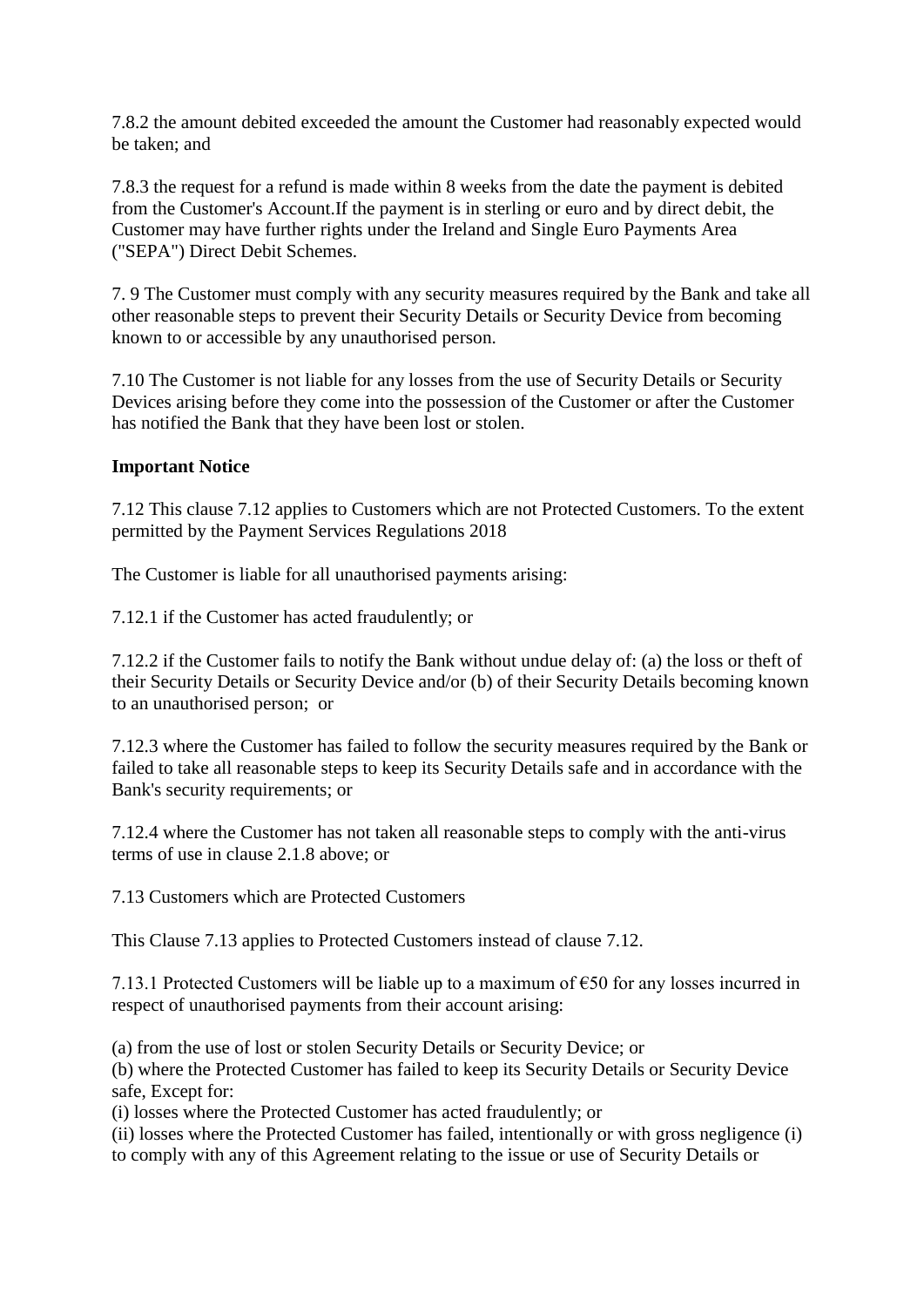Security Devices or (ii) to take all reasonable steps to comply with the anti-virus terms of use in clause 2.1.8;

7.13.2 Unless the Protected Customer has acted fraudulently, it will not be liable for any losses arising from the unauthorised use of security details or security device: (a) after the Protected Customer has notified the Bank in accordance with this Agreement; (b) where the Bank has not, at any time, provided the Protected Customer with the appropriate means to notify the Bank in accordance with this Agreement; or (c) where they have been used to make a payment for goods or services (except for financial services contracts) where the user of the card or security details does not need to be present, for example over the telephone or internet, provided that the Protected Customer notifies the Bank of such unauthorised use without undue delay on becoming aware of the misuse.

7.14 If a Customer becomes a smaller business such that it becomes a Micro-enterprise or small charity on a date after this Agreement has been entered into then the provisions in this Agreement which apply to Protected Customers shall apply to the Customer from that date.

### **Incorrect or late payments**

7.15 Where the Customer has given the Bank incorrect payment details, the Bank will, at the Customer's request, make reasonable efforts to recover the payment and notify the Customer of the result. The Bank may not be able to recover the payment and may charge the Customer a fee for trying to recover it. If the Bank is unable to recover the payment, the Bank will not refund the Customer. If the payment has been received by the payee's bank the Customer should contact the payee's Bank for a refund. The Bank will on written request provide the Customer with relevant information regarding the payment to help the Customer recover it.

7.16 If the Bank makes a payment on behalf of the Customer which is the Bank's error, the Bank will immediately refund the Customer (including any charges or interest which the Customer has paid as a result of the payment being taken).

7.17 If the Bank makes or credits a payment late, then the Bank will put the Account back in the position it would have been had the Bank not made the error. The Customer can also ask the Bank to contact the other bank and ask them to correct the amount of interest on their customer's account.

### **Reimbursement for third party accounts and third party claims**

7.18 The Customer will reimburse the Bank against any claims, liabilities, costs, expenses, damages or losses that the Bank incurs from Customer Instructions affecting a third party's Account(s) or any third party claim arising out of or relating to the Customer's use or failure to use Bankline. This clause 7.18 will not apply in the case of negligence, willful default or fraud by the Bank.

### **8. Fees and Charges**

8.1 The Customer will pay the Bank's fees and charges (plus VAT if applicable) detailed in the tariff available from the Bank. The Bank may vary the tariff by giving the Customer 60 days' notice.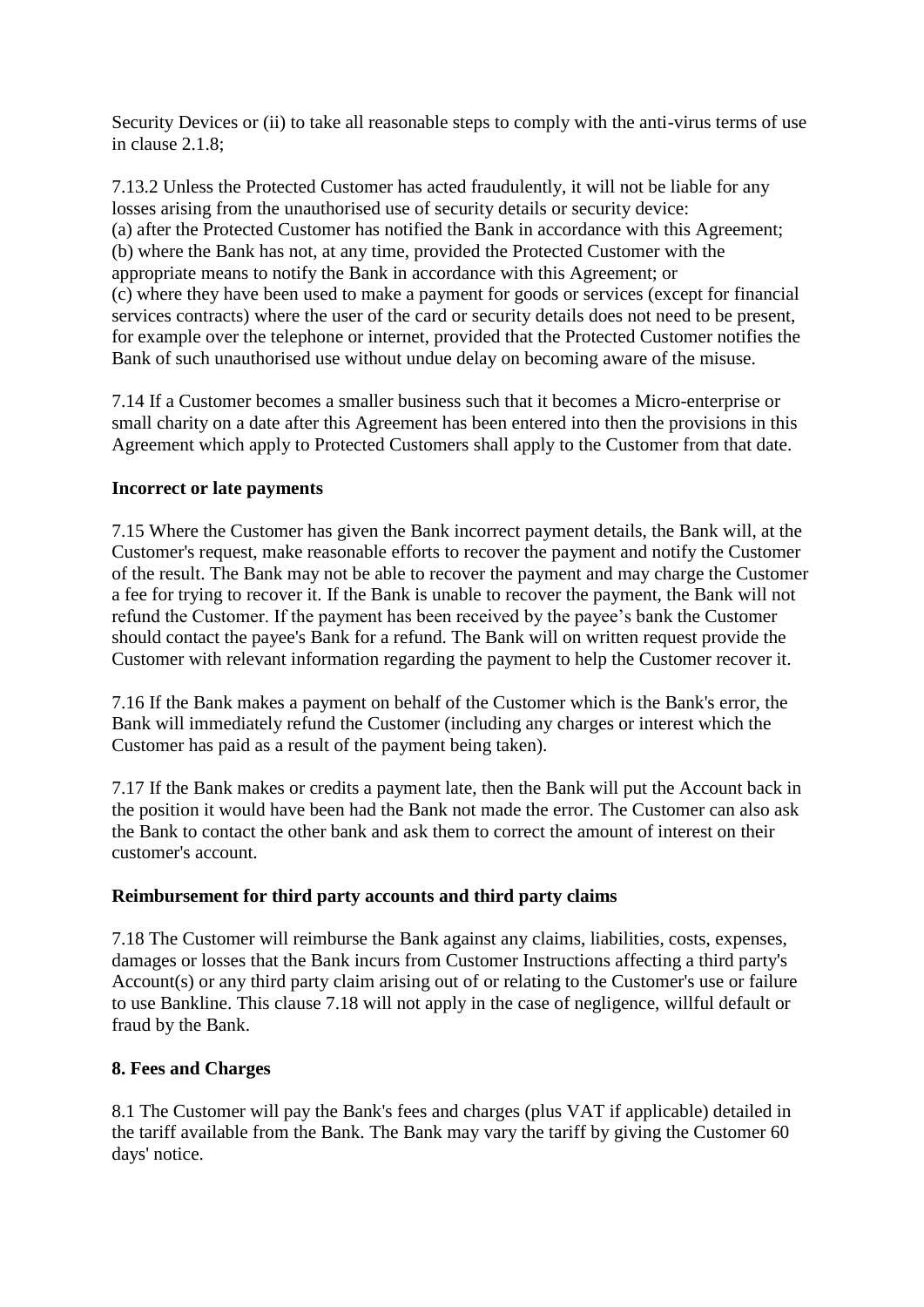8.2 The Bank may apply all amounts due to an account of the Customer with the Bank, even if it causes that account to be overdrawn or exceed any limit.

### **9. Termination**

9.1 The Customer may terminate the Agreement by giving the Bank 30 days' notice.

9.2 The Bank may terminate the Agreement by giving the Customer not less than 60 days' notice.

9.3 The Bank may terminate the Agreement without notice and with immediate effect, or suspend or limit the Customer's or any Administrator's or User's use of Bankline if:

9.3.1 the Bank's licence for any software essential to the provision of the services is terminated or suspended.

9.3.2 the Customer breaches the Agreement.

9.3.3 the Customer proposes a voluntary arrangement with its creditors.

9.3.4 there is any resolution or petition for liquidation or bankruptcy or insolvency proceedings are commenced, in relation to the Customer in any jurisdiction, except as part of a re-organisation agreed by the Bank.

9.3.5 any security is enforced or a receiver or similar official is appointed in respect of any of the assets of the Customer.

9.3.6 there is an application or petition for an administration order, or notice is given to any person of intention to appoint an administrator, or an administrator or similar official is appointed, in relation to the Customer.

9.4 Bankline will terminate automatically if the Account on which Bankline is set up is closed unless the Customer nominates an alternative account.

### **10. Consequences of Termination**

10.1 On termination of the Agreement the Bank may act on Instructions received before the date of termination.

10.2 Termination of the Agreement will not affect any rights of either party accrued to the date of termination.

### **11. Transfers**

11.1 The Bank may give to anyone any information about the Customer or the Agreement in connection with any proposed transfer of, or financial arrangement by reference to, the Bankline Agreement. The Bank may allow any person to take over any of its rights and duties under the Agreement. References to the Bank in the Agreement include its successors.

11.2 The Customer may not transfer the benefit of the Agreement.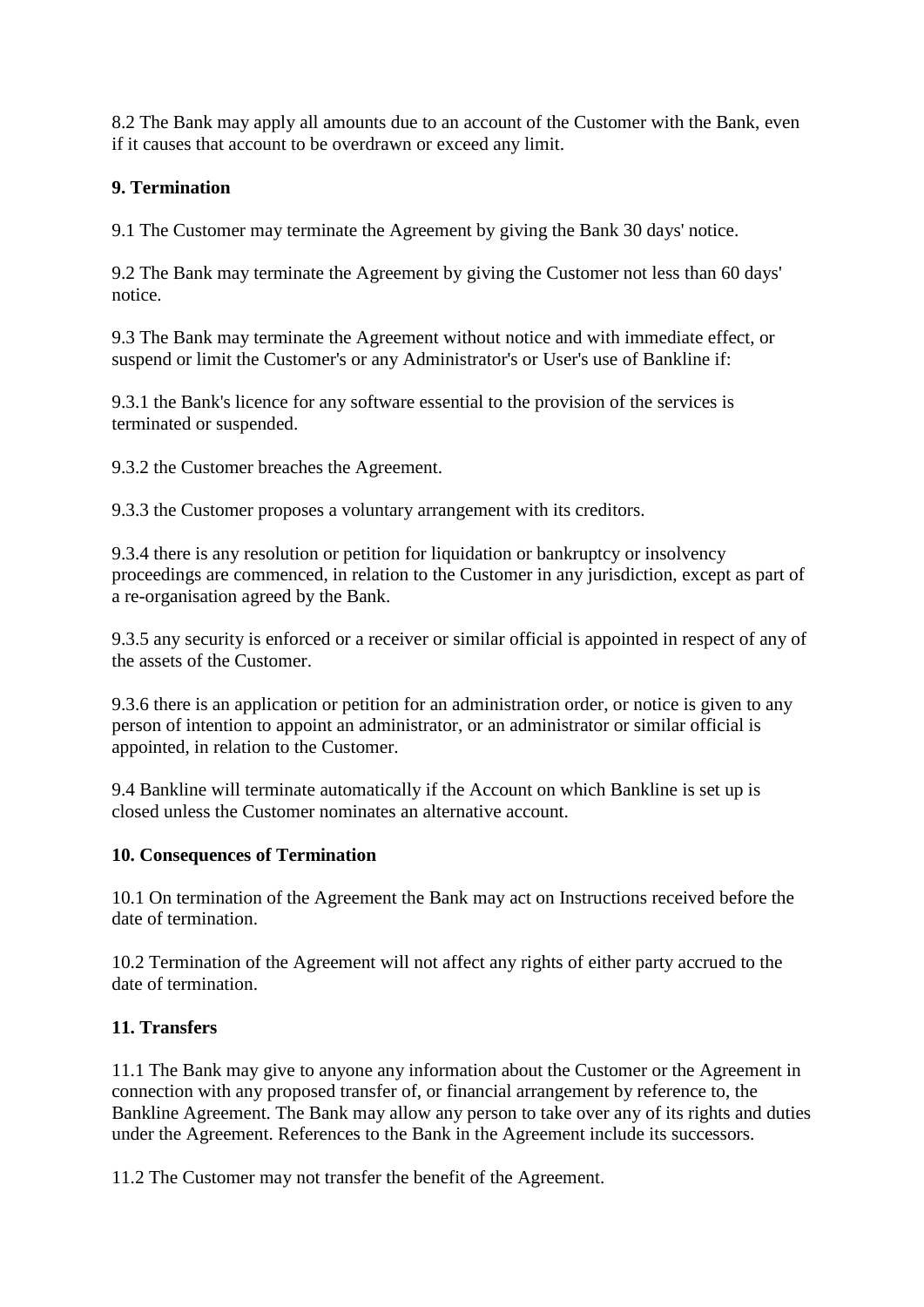## **12. Waiver**

If the Bank waives any of its rights under the Agreement, it does not mean the Bank will waive that right in the future.

### **13. Severability**

If any of the Terms is determined to be unlawful or unenforceable, the Term will be severed from the remaining Terms which will continue in full effect.

#### **14. Entire Agreement**

14.1 This Agreement forms the entire agreement between the parties in relation to Bankline. To the maximum extent permitted by law, all implied terms in relation to the Customer's use of Bankline are excluded.

14.2 Except as set out in the Agreement, the parties do not have any rights against each other in relation to, and have not relied on, any oral or written representation, warranty or collateral contract made before the date of the Agreement in relation to Bankline. Nothing in the Agreement excludes liability for fraudulent misrepresentation, death or personal injury.

14.3 Save as amended or supplemented by this Agreement, the Account Agreement will continue in full force and effect. This Agreement relates solely to the provision and operation of Bankline and does not otherwise affect the Account Agreement or other agreements between the Bank and the Customer, each of which will apply.

14.4 In the event of any conflict between the Agreement and the Account Agreement, the terms of the Agreement will prevail in so far as the conflict relates to the specific subject matter covered in the Agreement. In all other circumstances, the terms of the Account Agreement will prevail.

### **15. Changes**

15.1 The Bank may change any of these Terms. If the change is to the Customer's advantage, the Bank may make the change and will notify the Customer either before the change comes into effect or at the earliest opportunity afterwards. In other cases, the Bank will give not less than 60 days' advance notice of the changes made. Revised Terms will be available online or from the Bank.

15.2 The Bank may change the Bankline material and Website at any time.

#### **16. Communications**

16.1 All notices and other communications must be in writing.

16.2 The Bank may deliver a notice or communication to the Customer by the Website, or at the contact details last known to the Bank or the Customer's registered office.

16.3 A notice or communication by the Bank will be effective at the time a message is posted on the Website; at the time of personal delivery; on the second Business Day after posting;